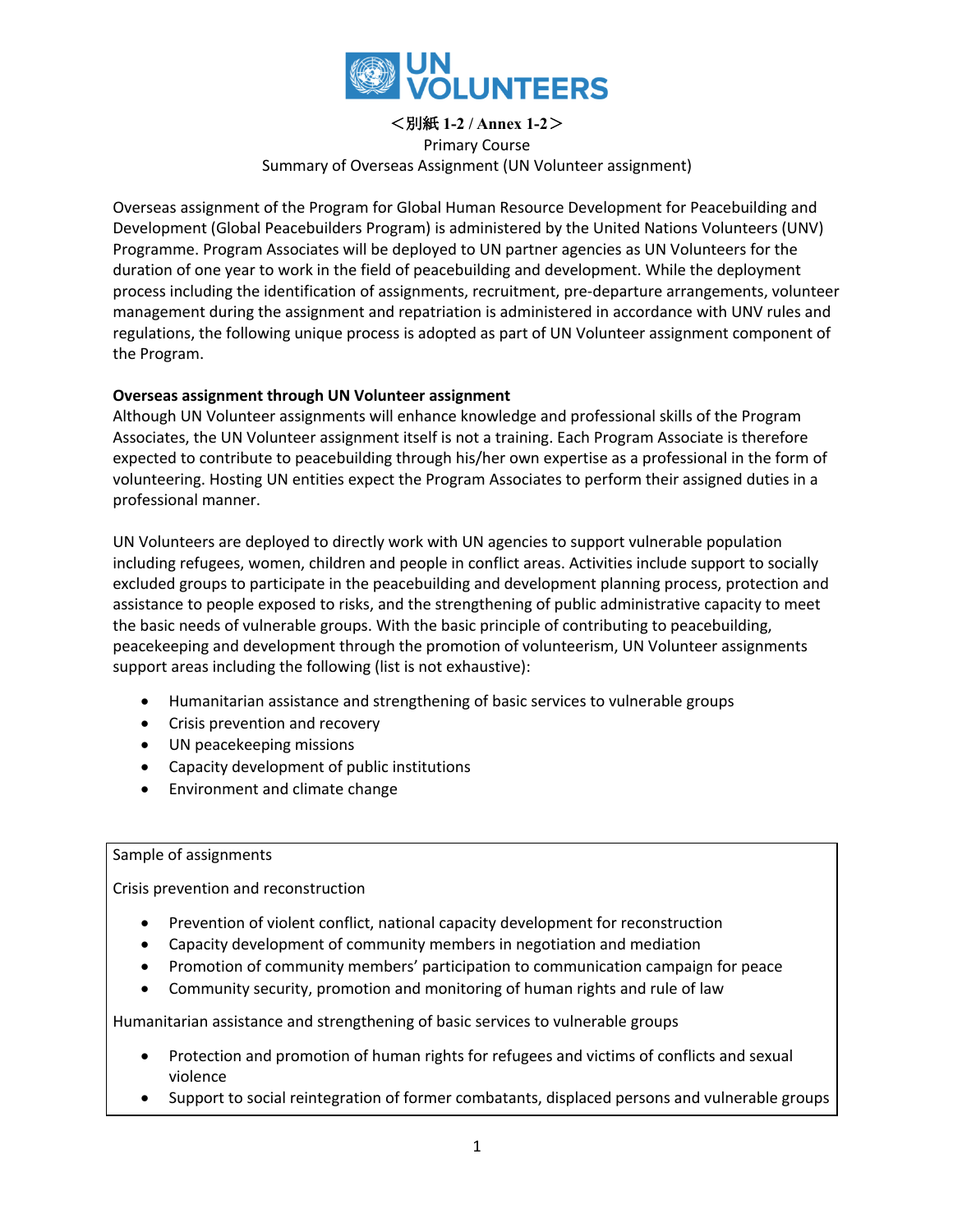• Youth leadership in communities, participation in decision-making, conflict resolution and social development

UN peacekeeping missions

• Support to mission activities in key areas (protection, rule of law, security sector reform, civil affairs, DDR, natural resource management, etc)

UN Volunteer assignments are selected through collaboration between UNV, Ministry of Foreign Affairs of Japan (MOFA) and **Hiroshima Peacebuilders Center (HPC)** based on the needs of UN partner agencies in the field including UNDP, UNHCR, UNICEF, WFP, IOM, and UNPKOs.

Assignments are approved based on the following factors:

- International cooperation policy of the Government of Japan and UNV's strategic priority areas
- Security of Program Associates in deployed duty stations based on the security standard of the Government of Japan
- Supervision and support structure at Host Entities
- Distribution of volunteers by UN Entities and region/country

Selection of assignments and matching process

- Potential assignments are selected and approved in advance to the selection of shortlisted candidates.
- A list of potential assignments is shared with shortlisted candidates that pass the written assessment, so that they can check availability of assignments of their interest.
- In late-October, briefing by Japan offices of UN Agencies are planned for selected Program Associates.
- After this, Program Associates can apply to assignments. Program Associates may consult with HPC or Japan offices of UN Agencies as needed (In case a Program Associate wishes to contact an agency which does not have a Japan office or one, of which Japan office is not in the position to provide consultation services, an appropriate focal point of the agency will be identified through necessary coordination. Program Associates can make inquiries on such focal points of potential Host Agencies). However, it must be refrained that Program Associates contact directly the Host Entities (offices which Program Associates might be assigned to) for which the Program Associates are interested.
- UNV will ensure that designated Program Associates' profiles match with requirements of the assignment, and in case the assignment does not match, would propose an alternative with a better match.
- UN Host Entities will confirm the selection of Program Associates through interview (or desk review as an option). If more than one Program Associate opt for the same assignment, selection will be a competitive process. Matching will be completed upon positive interview results and acceptance by Host Entity as well as confirmation of the Program Associate's medical condition.
- If the process is unsuccessful, Program Associate will apply for another post, and repeat the process.
- In principle, assignments selected for the Program are shown for the Program only. However, in the case of assignments with UN peacekeeping missions, the selection of Program Associates